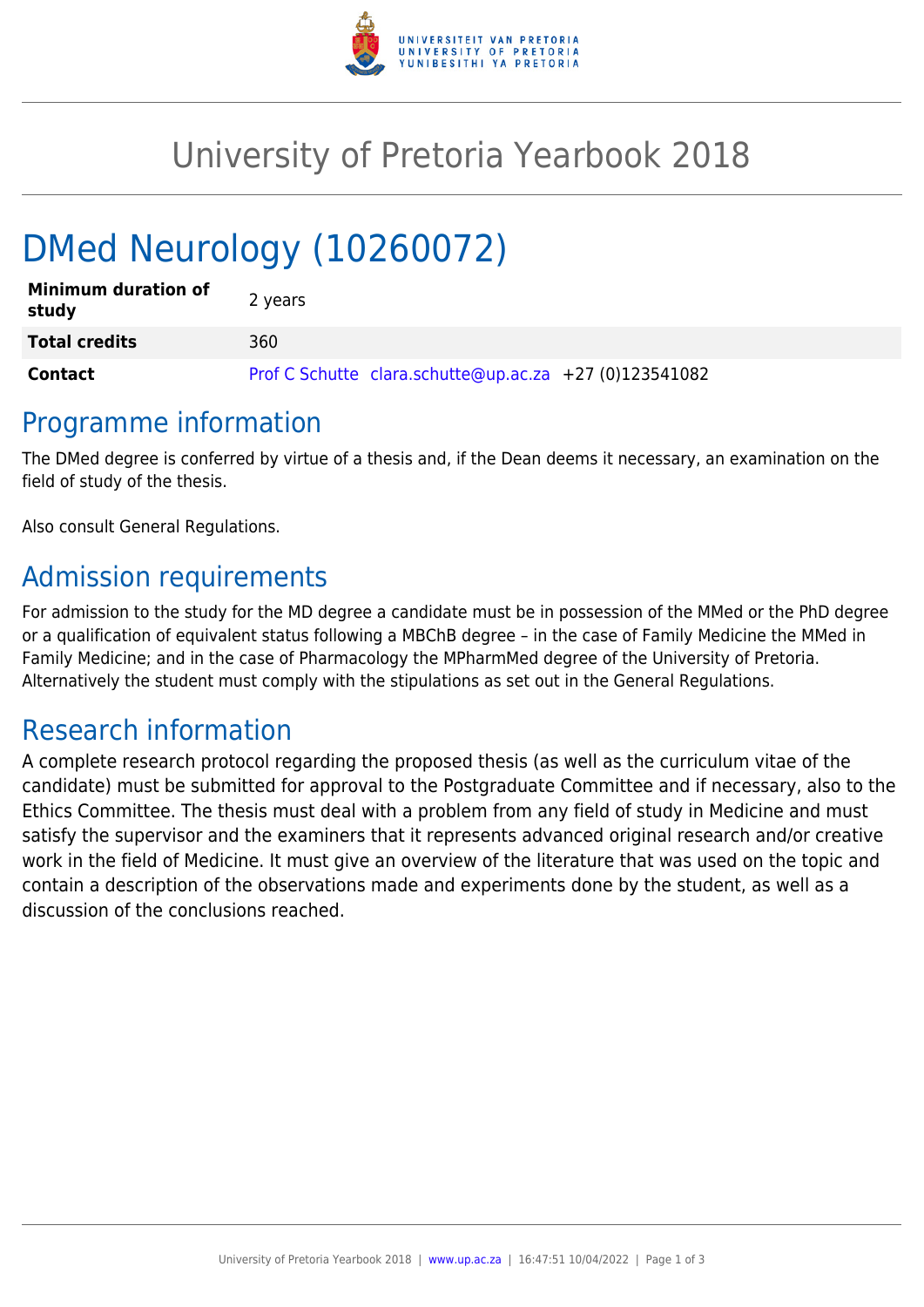

## Curriculum: Year 1

**Minimum credits: 360**

#### **Core modules**

[Thesis: Neurology 990](https://www.up.ac.za/faculty-of-education/yearbooks/2018/modules/view/NRE 990) (NRE 990) - Credits: 360.00